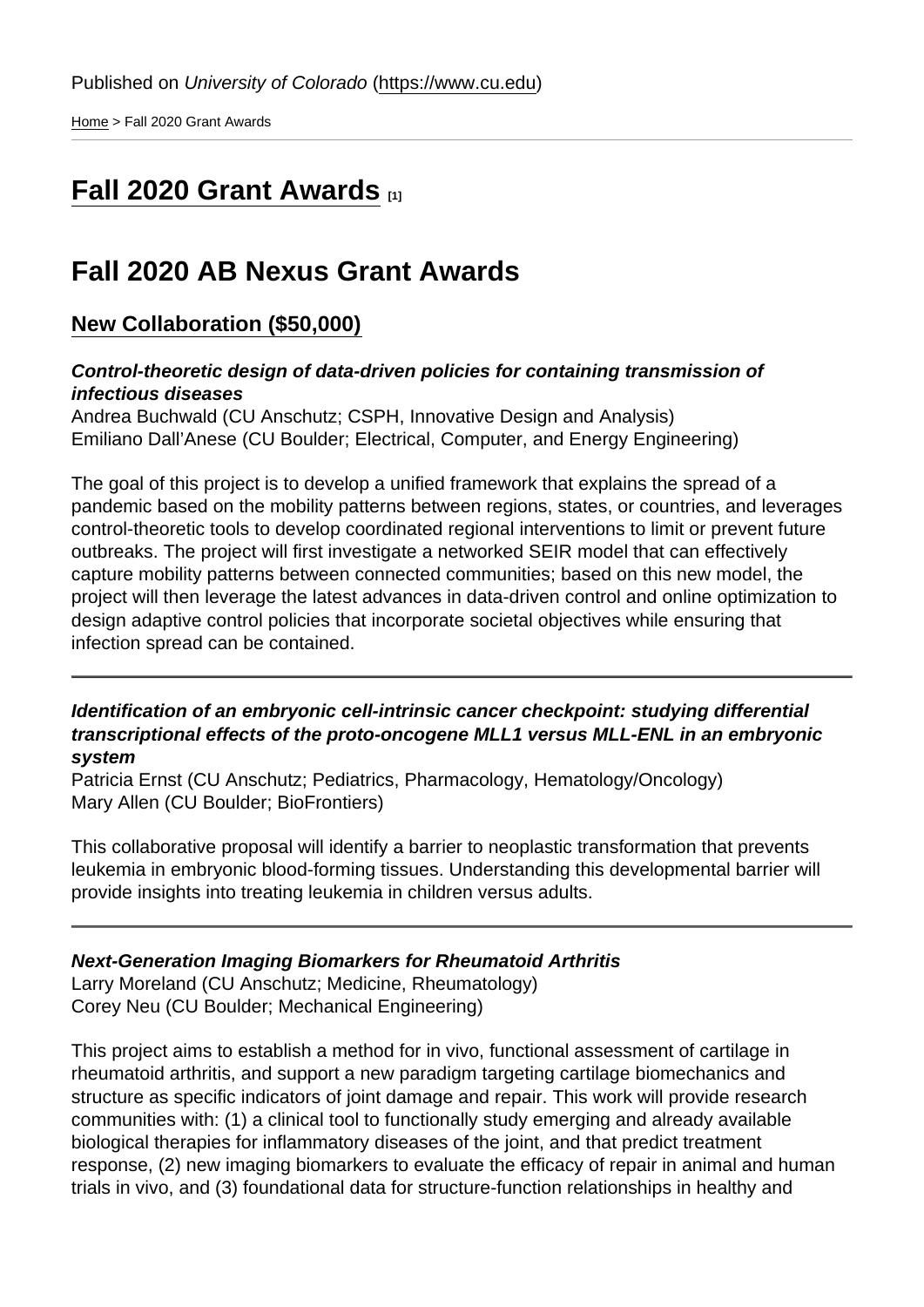### **Patient-specific On-demand Pre-surgical Planning Models via 3D Printing**

Nicholas Jacobson (CU Anschutz; Engineering, Design, and Computation/Inworks) Robert MacCurdy (CU Boulder; Mechanical Engineering)

The goal of this project is to advance autonomous fabrication and generative design to enable personalized medicine via 3D-printed pre-surgical planning models. These models will provide surgeons with mechanically-realistic patient-specific visualization and interaction templates, enabling superior outcomes.

### **Stroke Risk Assessment for Improved Left Ventricle Assist Device Therapy in Heart Failure Patients**

Jay Pal (CU Anschutz; Surgery, Cardiothoracic) Debanjan Mukherjee (CU Boulder; Mechanical Engineering)

Stroke remains the most dreaded complication of Left Ventricle Assist Device (LVAD) therapy, with cases reported in 11-47% of patients receiving an LVAD for heart failure. This new collaboration will enable pre-surgery investigations on factors that determine post-surgery stroke in LVAD patients, thereby significantly improving LVAD surgical planning, reducing stroke risks, and benefitting patient health and treatment outcomes.

## **Existing Collaboration (\$125,000)**

### **Associative Threat Learning: Measuring Mechanisms for Treating Threat-based Psychopathologies**

Joel Stoddard (CU Anschutz; Psychiatry) Matt Jones (CU Boulder; Psychology)

Exposure therapy is an effective intervention for anxiety and threat-based psychological disorders. This project combines behavioral experiments, neuroimaging, and computational modeling to study how exposure therapy works and how it might be improved or personalized.

### **Biophysical Cues Governing Growth Plate Organization: A Computational & Experimental Approach**

Karin Payne (CU Anschutz; Medicine, Orthopedics) Stephanie Bryant (CU Boulder; Chemical and Biological Engineering)

This project will develop the first growth plate organoid with the ability to recapitulate the columnar organization of cells, a key structural determinant that is required for normal growth in children. This organoid will allow for deeper study of bone growth and genetic diseases affecting growth plate development, and will have regenerative medicine relevance in children with growth plate injuries and growth disorders.